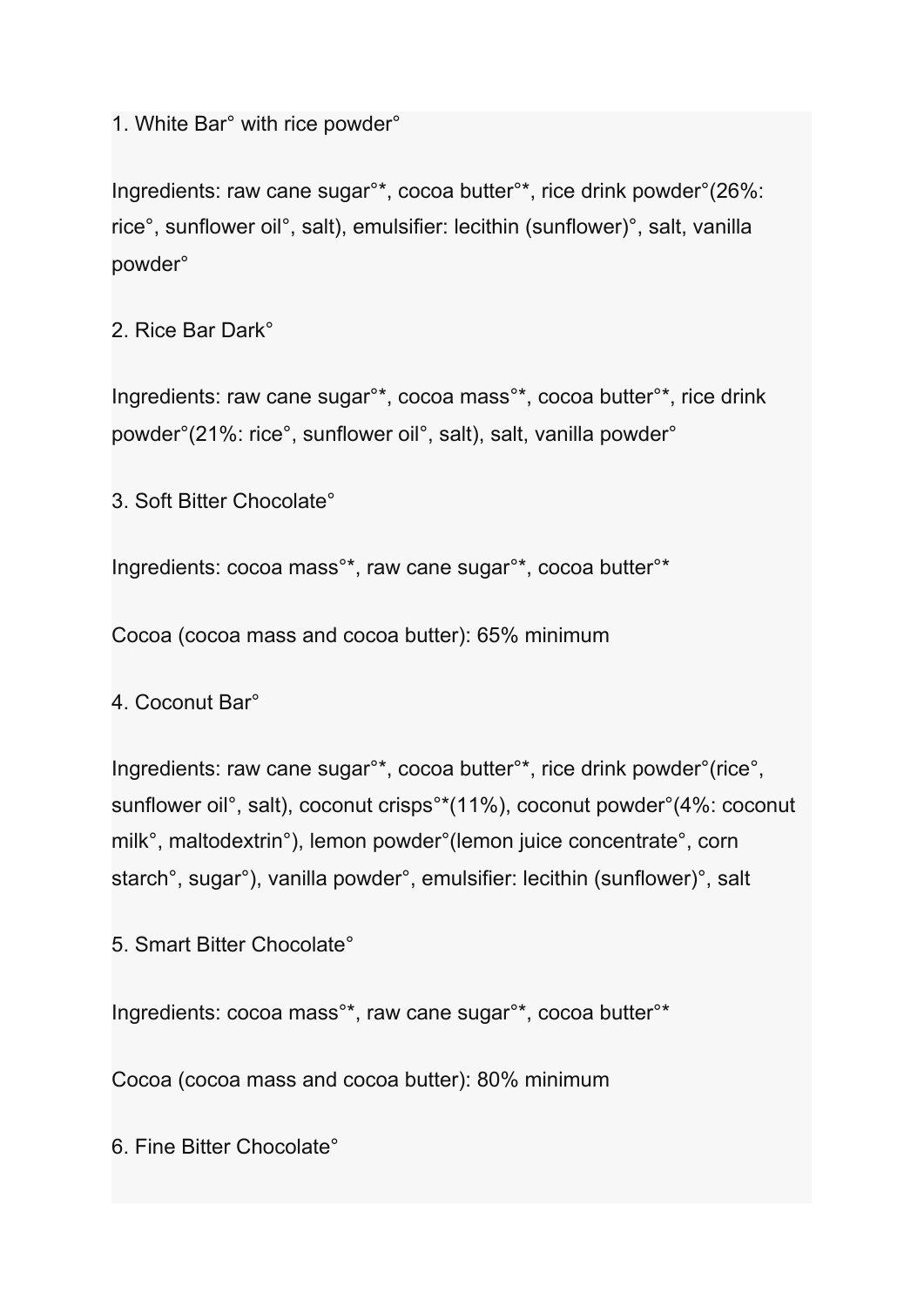Ingredients: cocoa mass°\*, raw cane sugar°\*, cocoa butter°\*

Cocoa (cocoa mass and cocoa butter): 60% minimum

7. White soy Bar°

Ingredients: cocoa butter°\*, raw cane sugar°\*, SOY POWDER°(25%: SOY °, maltodextrin°, corn syrup°), emulsifier: SOY LECITHIN°, vanilla powder°, salt, star anise°, cinnamon°

8. Clear Bitter Chocolate°

Ingredients: cocoa mass°\*, raw cane sugar°\*

Cocoa (cocoa mass): 90% minimum

9. Soy Bar Dark°

Ingredients: cocoa butter°\*, raw cane sugar°\*, SOY POWDER°(22%: SOY °, maltodextrin°, corn syrup°), cocoa mass°\*, emulsifier: SOY LECITHIN°, vanilla powder°, salt, star anise°, cinnamon°

10. Raspberry Coconut Bar°

Ingredients: raw cane sugar°\*, cocoa butter°\*, dried raspberries°(9%), coconut powder°(5%: coconut milk°, maltodextrin°), rice drink powder°(rice°, sunflower oil°, salt), coconut crisps°\*, emulsifier: SOY LECITHIN°, lemon powder°(lemon juice concentrate°, corn starch°, sugar°), vanilla powder°, salt, emulsifier: lecithin (sunflower)°

11. Noble Bitter Chocolate°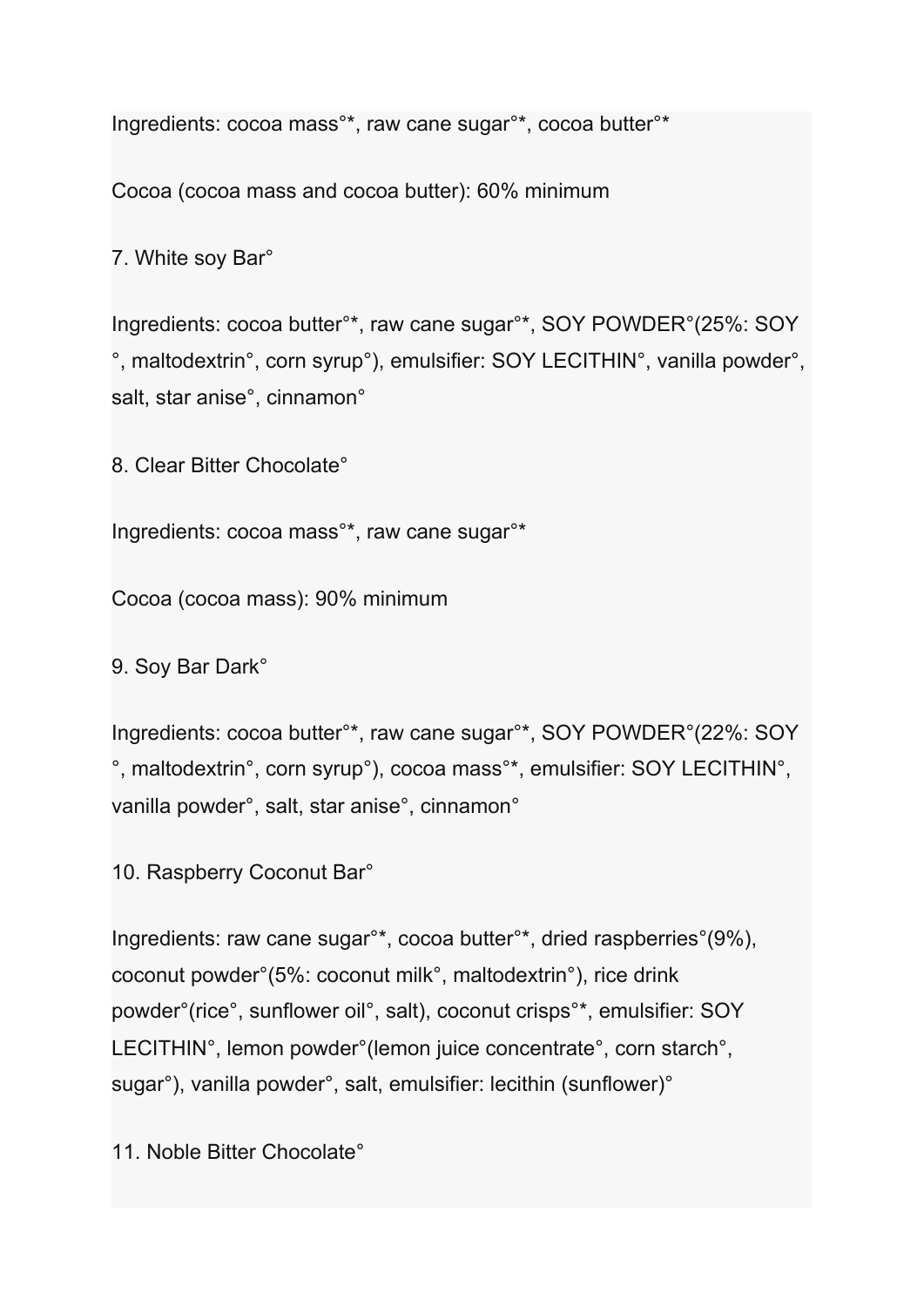Ingredients: cocoa mass°\*, raw cane sugar°\*, cocoa butter°\*

Cocoa (cocoa mass and cocoa butter): 70% minimum

12. Soft Bitter Chocolate°

Ingredients: cocoa mass°\*, raw cane sugar°\*, cocoa butter°\*

Cocoa (cocoa mass and cocoa butter): 65% minimum

13. Dark Chocolate°

Ingredients: cocoa mass°\*

Cocoa: 100% minimum

14. Rice Bar Dark°

Ingredients: raw cane sugar°\*, cocoa mass°\*, cocoa butter°\*, rice drink powder°(21%: rice°, sunflower oil°, salt), salt, vanilla powder°

15. White Soy Bar°

Ingredients: cocoa butter°\*, raw cane sugar°\*, SOY POWDER°(25%: SOY °, maltodextrin°, corn syrup°), emulsifier: SOY LECITHIN°, vanilla powder°, salt, star anise°, cinnamon°

16. White Bar° with rice powder°

Ingredients: raw cane sugar°\*, cocoa butter°\*, rice drink powder°(26%: rice°, sunflower oil°, salt), emulsifier: lecithin (sunflower)°, salt, vanilla powder°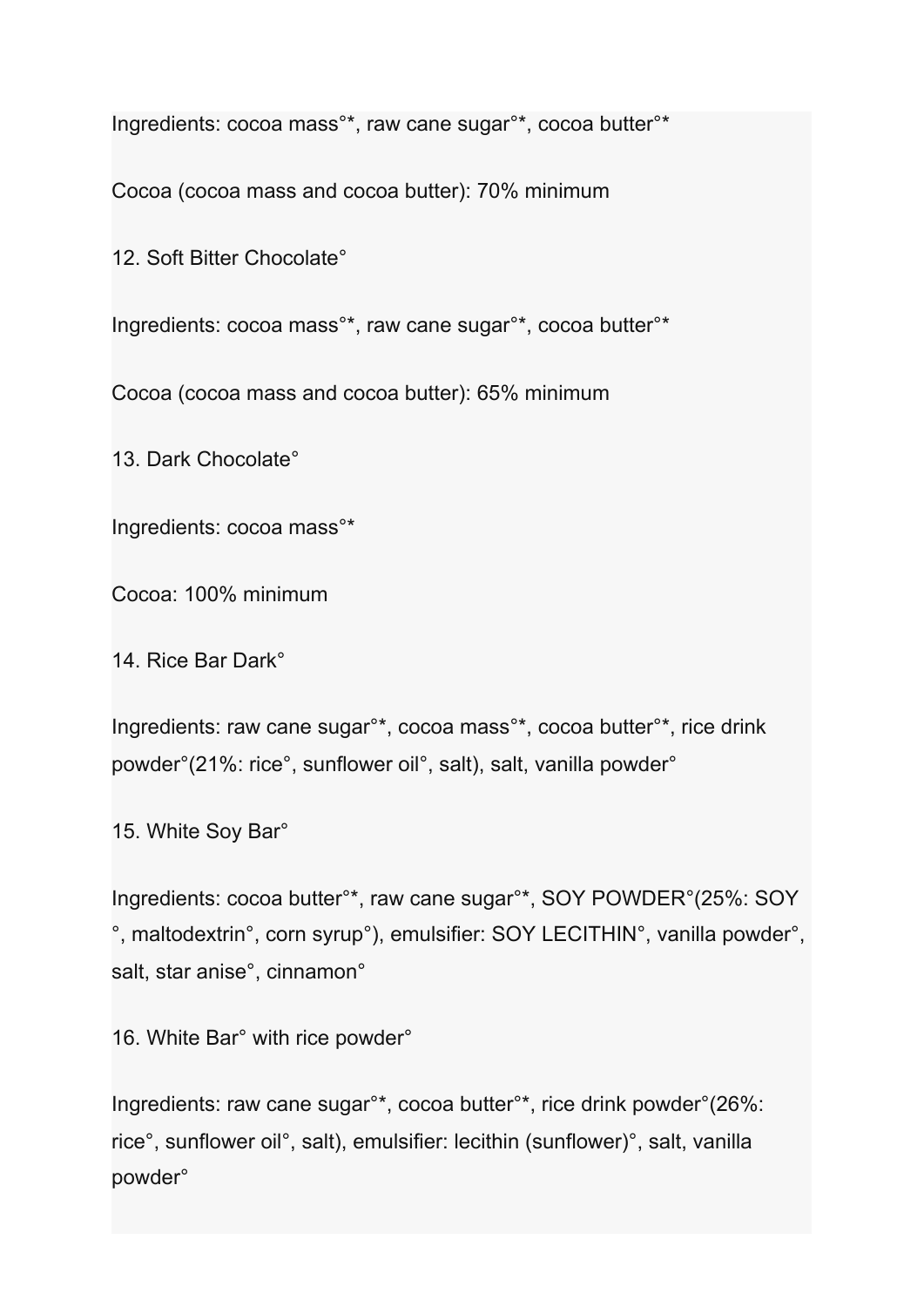17. Fine Bitter Chocolate°

Ingredients: cocoa mass°\*, raw cane sugar°\*, cocoa butter°\*

Cocoa (cocoa mass and cocoa butter): 60% minimum

18. Coconut Bar°

Ingredients: raw cane sugar°\*, cocoa butter°\*, rice drink powder°(rice°, sunflower oil°, salt), coconut crisps°\*(11%), coconut powder°(4%: coconut milk°, maltodextrin°), lemon powder°(lemon juice concentrate°, corn starch°, sugar°), vanilla powder°, emulsifier: lecithin (sunflower)°, salt

19. Smart Bitter Chocolate°

Ingredients: cocoa mass°\*, raw cane sugar°\*, cocoa butter°\*

Cocoa (cocoa mass and cocoa butter): 80% minimum

20. Raspberry Coconut Bar°

Ingredients: raw cane sugar°\*, cocoa butter°\*, dried raspberries°(9%), coconut powder°(5%: coconut milk°, maltodextrin°), rice drink powder°(rice°, sunflower oil°, salt), coconut crisps°\*, emulsifier: SOY LECITHIN°, lemon powder°(lemon juice concentrate°, corn starch°, sugar°), vanilla powder°, salt, emulsifier: lecithin (sunflower)°

21. Soy Bar dark°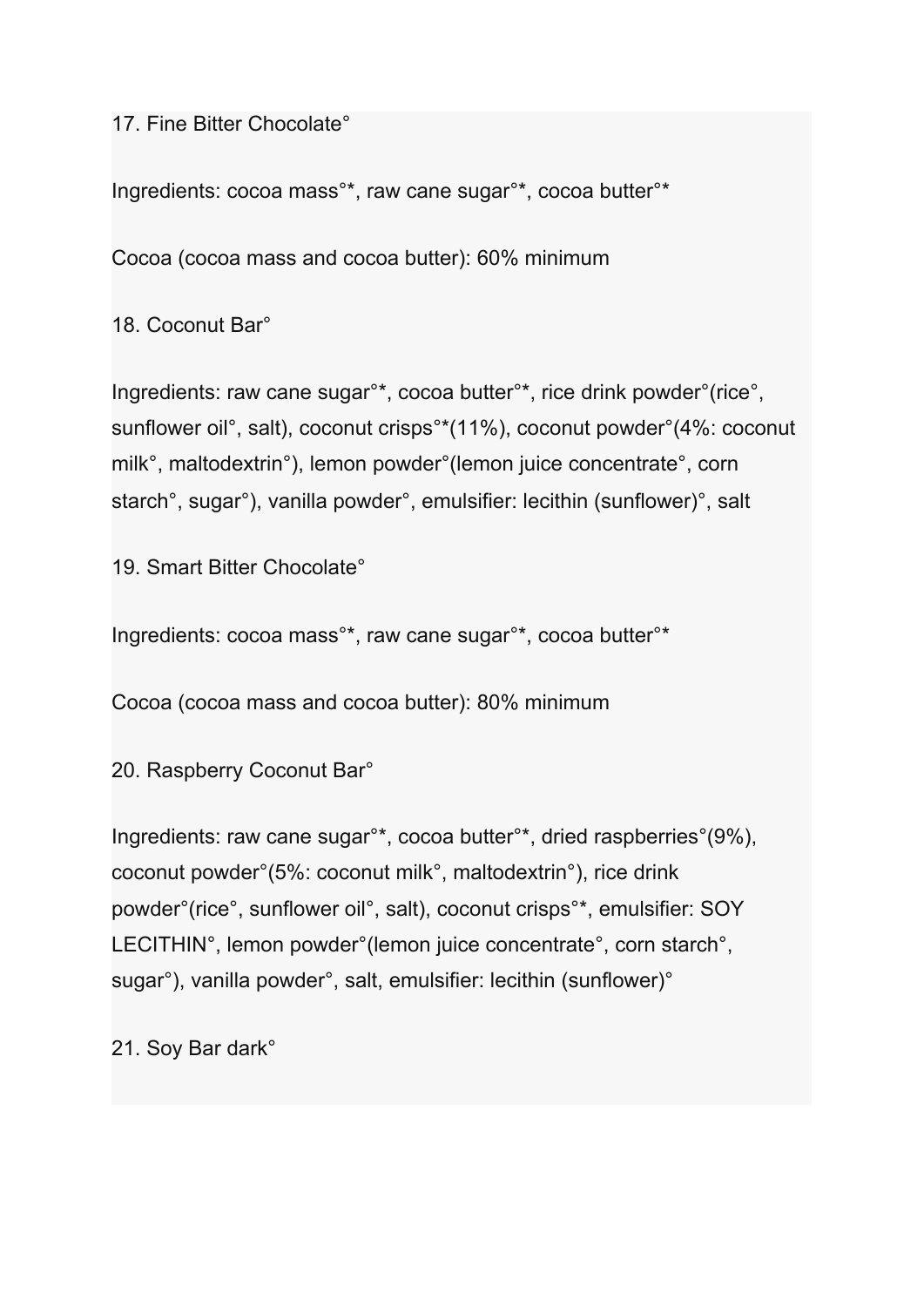Ingredients: cocoa butter°\*, raw cane sugar°\*, SOY POWDER°(22%: SOY °, maltodextrin°, corn syrup°), cocoa mass°\*, emulsifier: SOY LECITHIN°, vanilla powder°, salt, star anise°, cinnamon°

22. Clear Bitter Chocolate°

Ingredients: cocoa mass°\*, raw cane sugar°\*

Cocoa (cocoa mass): 90% minimum

23. Noble Bitter Chocolate°

Ingredients: cocoa mass°\*, raw cane sugar°\*, cocoa butter°\*

Cocoa (cocoa mass and cocoa butter): 70% minimum

24. White Bar° with rice drink powder° and gingerbread spice°

Ingredients: raw cane sugar°\*, cocoa butter°\*, rice drink powder°(rice°, sunflower oil°, salt), gingerbread spice°(0,6%), emulsifier: lecithin (sunflower)°, salt, vanilla powder°, cardamom°

\*fair traded, fair trade content in total: 79%

°from controlled organic cultivation

May contain traces of all types of nuts, peanuts, milk and sesame.

## Nutritional information

| <b>Energy kcal</b> | 583 | kcal |
|--------------------|-----|------|
|--------------------|-----|------|